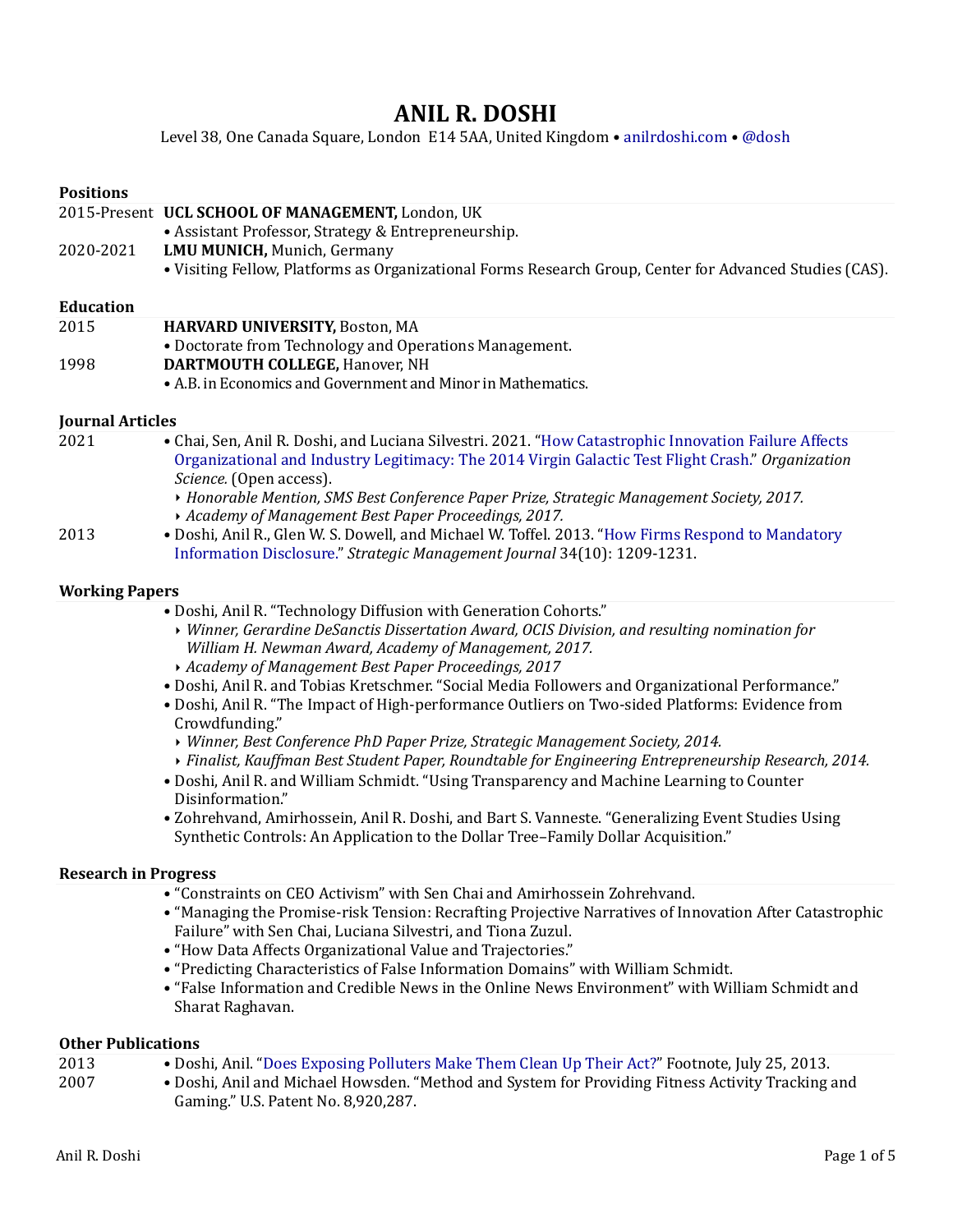### **Other Publications (cont'd)**

1998 • Masters, Roger D., Brian T. Hone, and Anil R. Doshi. 1998. "Environmental Pollution, Neurotoxicity, and Criminal Violence." In *Environmental Toxicology: Current Developments*, J. Rose (ed.), Taylor and Francis, 13-48.

#### **Honors and Grants**

| <b>Honors and Grants</b> |                                                                                                                                             |
|--------------------------|---------------------------------------------------------------------------------------------------------------------------------------------|
| 2022                     | • Student Choice Awards Nomination, Inspiring Teaching Delivery, UCL.                                                                       |
| 2021                     | • Best Teacher Award, The UCL MBA.                                                                                                          |
| 2021                     | • UCL School of Management Excellence in Teaching Award (awarded to DEaLS Team).                                                            |
| 2021                     | · Best Teacher Award runner-up, MSc Business Analytics.                                                                                     |
| 2021                     | · Inspirational Educator Award, PKU-UCL MBA.                                                                                                |
| 2020                     | · Outstanding Reviewer Award, Strategic Management Society Knowledge and Innovation Interest<br>Group, SMS 40th Annual Conference.          |
| 2014                     | • AWS (Amazon Web Services) in Education Research Grant.                                                                                    |
| 1998                     | • Frank Aretas Haskell 1854 Memorial Scholarship, Dartmouth College.                                                                        |
| 1997                     | • Rick Angulo World Experience Award, Dartmouth College.                                                                                    |
| 1996                     | • Rufus Choate Scholar, Dartmouth College.                                                                                                  |
| <b>Presentations</b>     |                                                                                                                                             |
|                          | 2022 (upcoming) • Academy of Management Annual Meeting. Seattle, WA.                                                                        |
| 2022 (upcoming)          | • LMU Munich Summer Institute. Munich, Germany.                                                                                             |
| 2022                     | • Wharton Technology and Innovation Conference. Virtual.                                                                                    |
| 2021                     | • Panelist, Societal platforms: between markets and grand challenges PDW, Strategic Management Society                                      |
|                          | Annual International Conference. Virtual.                                                                                                   |
| 2021                     | • Panelist, Platforms and their societal impact—a force for good?, Center for Advanced Studies Platform<br>Research Group Seminar. Virtual. |
| 2020                     | • Strategic Management Society Annual Conference. Virtual.                                                                                  |
| 2019                     | · Innovation in Information Infrastructures Workshop. Guildford, UK.                                                                        |
| 2018                     | · Strategic Management Society Annual International Conference. Paris, France.                                                              |
| 2018                     | • Academy of Management Big Data and Managing in a Digital Economy Specialized Conference. Guildford, UK.                                   |
| 2018                     | • Organization Science Winter Conference, Park City, UT.                                                                                    |
| 2017                     | • Academy of Management Annual Meeting (two sessions). Atlanta, GA.                                                                         |
| 2017                     | · Digital Transformation and Strategy Forum. Cass Business School. London, UK.                                                              |
| 2017                     | • LMU Munich Summer Institute. Munich, Germany.                                                                                             |
| 2016                     | · DRUID 16. Copenhagen, Denmark.                                                                                                            |
| 2014                     | • Economics of Knowledge Contribution and Distribution Workshop in conjunction with REER. Atlanta, GA.                                      |
| 2014                     | • Strategic Management Society Annual International Conference. Madrid, Spain.                                                              |
| 2014                     | · HBS TOM Alumni Research Workshop. Cambridge, MA.                                                                                          |
| 2014                     | • Open and User Innovation Conference. Cambridge, MA.                                                                                       |
| 2014                     | • NBER Summer Workshop on the Economics of IT and Digitization Poster Session. Cambridge, MA.                                               |
| 2011                     | • Academy of Management Annual Meeting. San Antonio, TX.                                                                                    |
| 2011                     | • Alliance for Research on Corporate Sustainability Annual Research Conference. Philadelphia, PA.                                           |
| <b>Invited Seminars</b>  |                                                                                                                                             |
| 2022                     | • HEC Lausanne, Department of Strategy, Globalization, and Society. Lausanne, Switzerland.                                                  |
| 2018                     | • LMU Munich, Institute for Strategy, Technology and Organization. Munich, Germany.                                                         |
| 2017                     | · Télécom ParisTech, Department of Economics and Social Sciences. Paris, France.                                                            |

- 2017 National University of Singapore, Department of Strategy & Policy. Singapore.
- 2017 London Business School, Strategy and Entrepreneurship. London, UK.
- 2014 INSEAD, Strategy Department. Fontainebleau, France.
- 2014 UCL School of Management, Strategy & Entrepreneurship Group, London, UK.
- 2014 Babson College, Management Division, Wellesley, MA.
- 2014 Harvard Business School, Technology and Operations Management Seminar, Cambridge, MA.
- 2014 NBER Productivity Seminar. Cambridge, MA.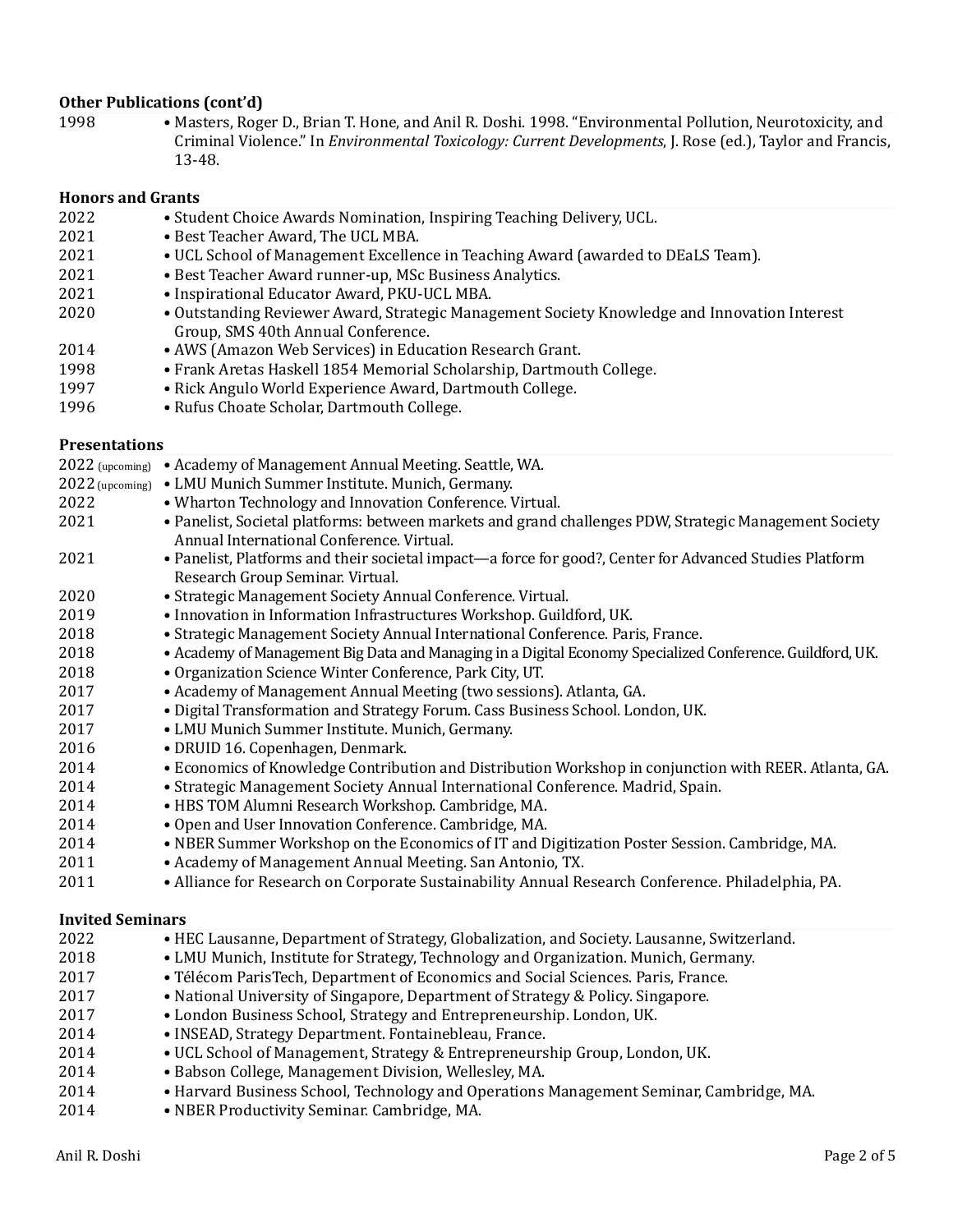| <b>Invited Consortia</b>  |                                                                                                                                                                                                                                                                               |  |
|---------------------------|-------------------------------------------------------------------------------------------------------------------------------------------------------------------------------------------------------------------------------------------------------------------------------|--|
| 2018<br>2017<br>2014      | • Strategic Management Junior Faculty Paper Development Workshop, Academy of Management. Chicago, IL.<br>. Business Policy and Strategy Junior Faculty Consortium, Academy of Management. Atlanta, GA.<br>· Doctoral Consortium, West Coast Research Symposium. Seattle, WA.  |  |
| 2014<br>2012<br>2011      | . Business Policy and Strategy Doctoral Consortium, Academy of Management. Philadelphia, PA.<br>• Technology and Innovation Management Doctoral Consortium, Academy of Management. Boston, MA.<br>· Doctoral Consortium, Smith Entrepreneurship Conference. College Park, MD. |  |
| <b>Service</b>            |                                                                                                                                                                                                                                                                               |  |
| 2022 (upcoming)           | • Panelist, Methodological Frontiers: Leveraging New Methods and Data Sources Professional Development<br>Workshop. Strategeic Management Society. London, UK.                                                                                                                |  |
| 2020                      | • Member, Academy of Management TIM Best Paper Award Committee                                                                                                                                                                                                                |  |
| 2018                      | • Speaker/Faciltator, A Practical Machine Learning Workshop. Strategic Management Society Annual<br>International Conference. Paris, France.                                                                                                                                  |  |
| 2018                      | • Organizer, Teaching at the Intersection of Organizations and Analytics Professional Development Workshop.<br>Academy of Management Annual Meeting. Chicago, IL.                                                                                                             |  |
| 2017                      | . Discussant, Innovation and Entrepreneurship Conversation. Imperial College Business School. London, UK.                                                                                                                                                                     |  |
| Ad hoc<br>reviewer        | • Management Science, Strategic Management Journal, Organization Science, Academy of Management<br>Journal, Strategic Entrepreneurship Journal, Review of Industrial Organization, Production and<br><b>Operations Management, Small Business Economics.</b>                  |  |
|                           | • Conference reviewer for Academy of Management, Strategic Management Society, and DRUID.                                                                                                                                                                                     |  |
| <b>University Service</b> |                                                                                                                                                                                                                                                                               |  |
|                           | 2022-Present • Research Ethics Committee. UCL School of Management. London, UK.                                                                                                                                                                                               |  |
|                           | 2020-Present • Member of Digital Education and Learning Support (DeaLS) Group (online teaching model development for<br>SoM faculty). UCL School of Management. London, UK.                                                                                                   |  |
|                           | 2016-Present • Creator and manager, Analytics@UCLSoM LinkedIn Alumni Group (>300 members).                                                                                                                                                                                    |  |
| 2018-2020                 | • Member of Equality, Diversity, Inclusion (EDI) Initiative. Awarded the Athena SWAN Bronze Charter.<br>UCL School of Management. London, UK.                                                                                                                                 |  |
| 2018                      | • Speaker, Technology in the Classroom: Tablet-Based Teaching. UCL School of Management Teaching and                                                                                                                                                                          |  |

- 2018 Speaker, Technology in the Classroom: Tablet-Based Teaching. UCL School of Management Teaching and Learning Forum. London, UK.
- 2018-2019 Organizer. UCL School of Management Strategy and Entrepreneurship Group Research Seminar. London, UK.

# **Doctoral Committees**

| 2018<br>2017<br>2016 | • Prateek Raj, viva panel (dissertation defense), UCL School of Management.<br>• Amir (Miros) Zohrehvand, upgrade panel (proposal defense), UCL School of Management.<br>• Nilam Kaushik, upgrade panel (proposal defense), UCL School of Management. |
|----------------------|-------------------------------------------------------------------------------------------------------------------------------------------------------------------------------------------------------------------------------------------------------|
| <b>Teaching</b>      |                                                                                                                                                                                                                                                       |
|                      | 2022 (upcoming) • Developer and instructor, Data Scenario Week, UCL BSc/MSci Management Science.                                                                                                                                                      |
|                      | 2019–Present • Developer and instructor, The Data Analytics Advantage, The UCL MBA (module 9.1/10.0;<br>professor $9.4/10.0$ ).                                                                                                                       |
|                      | 2016–Present • Developer and instructor, Business Strategy and Analytics, UCL MSc Business Analytics<br>$(module\ 4.7/5.0; professor\ 4.8/5.0).$                                                                                                      |
| 2018-2019            | • Developer and instructor, Business Strategy and Analytics, UCL MBA with Peking University (part- and<br>full-time), Beijing China.                                                                                                                  |
| 2013                 | • Teaching Fellow, Strategies Beyond the Market, HBS.                                                                                                                                                                                                 |
| 2012-2013            | • Co-developer and instructor, Really Using Stata Doctoral Workshop, HBS.                                                                                                                                                                             |
| 2010-2012            | • Teaching Fellow, Analytics (Finance and Quantitative Methods), HBS.                                                                                                                                                                                 |
| 2012                 | • Instructor, Innovation MBA Module, Harvard University Division of Continuing Education.                                                                                                                                                             |
| 2011                 | • Teaching Fellow, Managing Innovation, HBS.                                                                                                                                                                                                          |
|                      |                                                                                                                                                                                                                                                       |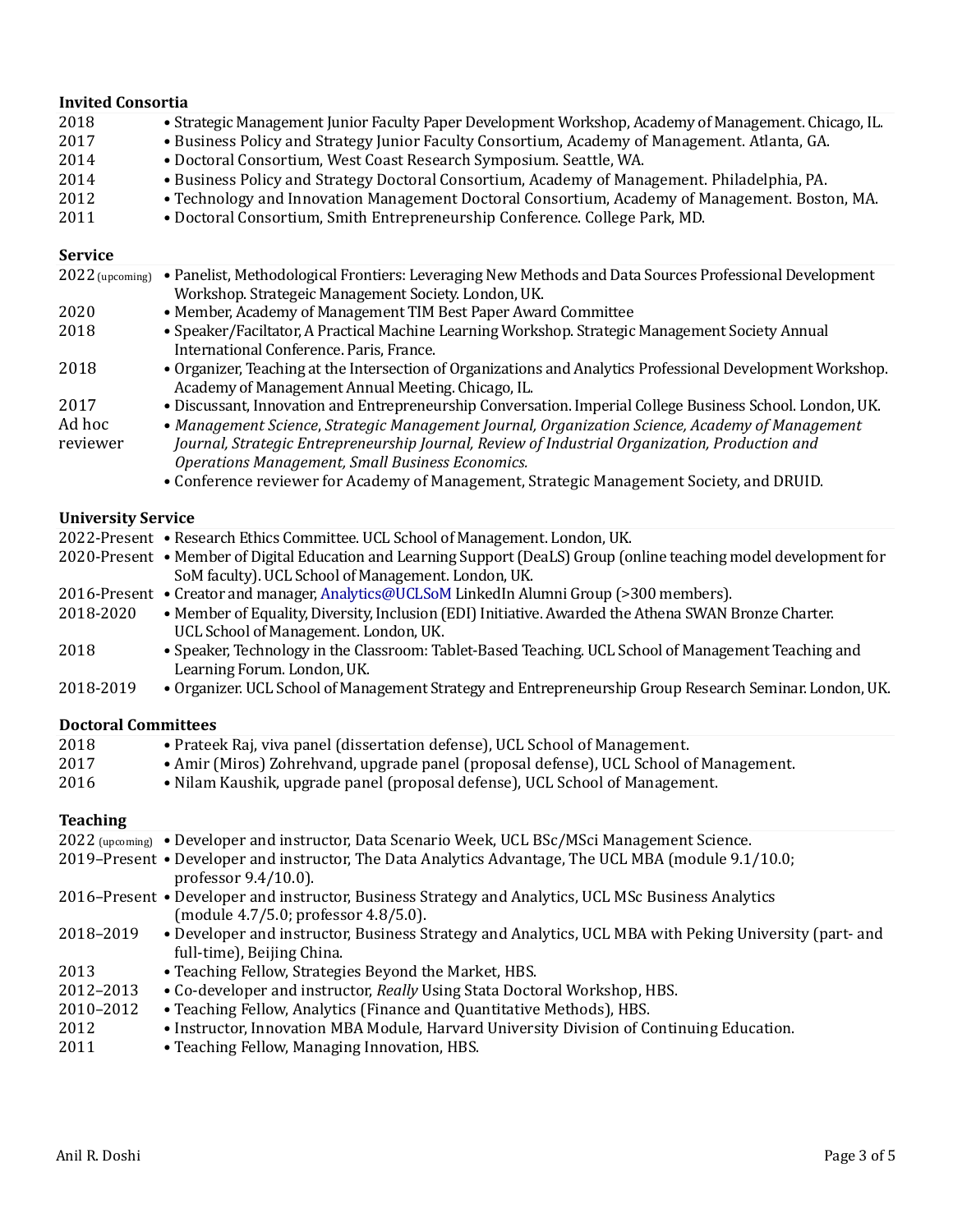#### **Executive Education**

 $2022$  (upcoming) • Developer and instructor, Creating Value with Data Analytics, UCL Executive Education. 2022 (upcoming) • Data for First Order Insights, Blenheim Chalcot, London, UK. 2020 • Data Thinking Workshop, VIPKids, Beijing, China. 2020 • Data Strategies for Business, UCL ML Academy, London, UK.

#### **Teaching Materials**

| 2021 | . Doshi, Anil R. "ProLinked—Estimating the Effect of a New Recommendation Feature." UCL School of                                                                                                                        |
|------|--------------------------------------------------------------------------------------------------------------------------------------------------------------------------------------------------------------------------|
|      | Management difference-in-differences and data business models mini-case.                                                                                                                                                 |
| 2020 | . Doshi, Anil R. "How to Describe a Dataset." UCL School of Management teaching note.                                                                                                                                    |
| 2020 | • Doshi, Anil R. "RevCo Shopper's Club—Acquisition Synergies." UCL School of Management synthetic<br>control and M&A mini-case.                                                                                          |
| 2020 | · Doshi, Anil R. "LoveMyPet-Causal Modeling of Platform Strategies." UCL School of Management causal<br>modeling and platforms mini-case.                                                                                |
| 2020 | • Doshi, Anil R. "Opinionistas—One Idea, Many Strategies." UCL School of Management experimental<br>design and entrepreneurial strategy mini-case.                                                                       |
| 2020 | · Schmidt, William and Anil R. Doshi. "Airbus-Data-Driven Decisionmaking Under Pressure" SC<br>Johnson School of Management and UCL School of Management regression and finance mini-case.                               |
| 2020 | • Doshi, Anil R. "IdeaWeb—Understanding Workplace Networks." UCL School of Management network<br>analytics and organization design mini-case (parts A, B, and C).                                                        |
| 2020 | • Doshi, Anil R. "School of Management Cohort Survey." UCL School of Management survey and culture<br>mini-case.<br>• Doshi, Anil R. "Home Depot's Changing Environment." UCL School of Management descriptive analytics |
|      | and competitive environment mini-case.                                                                                                                                                                                   |
| 2020 | • Doshi, Anil R. "HomeGrown—The Structure and Data Structure of a Business Model." UCL School of<br>Management data structure and business model mini-case.                                                              |
| 2017 | • Doshi, Anil R., Pradeep Ganapathyraj, and William Schmidt. "Yammer—Data Insights." SC Johnson<br>School of Management and UCL School of Management descriptive analytics case.                                         |
| 2017 | • Doshi, Anil R., Pradeep Ganapathyraj, and William Schmidt. "Yammer—A/B Experiments." SC Johnson<br>School of Management and UCL School of Management experiments case.                                                 |
|      | <b>Industry Experience</b>                                                                                                                                                                                               |
|      | $0.0010000 + 0.01111100 - 1.111111$                                                                                                                                                                                      |

- 2004–2009 introPLAY LLC, Founder. New York, NY.
- 2002–2004 Ahab Capital Management, Investment Analyst. New York, NY.
- 2000–2002 Vencast, Inc., Associate, Strategic Development. New York, NY.
- 1998–2000 Donaldson, Lufkin and Jenrette, Analyst, Space and Satellite Group. New York, NY.

# **Other Affiliations**

- 2018 Fellow of the Higher Education Academy, London, UK. 2008–2012 • President, Dartmouth College Class of 1998.
- 2004–2006 Chartered Financial Analyst (CFA) Level 1–3 exams completed.
- 2004–2008 Dartmouth College Class of 1998 Mini-Reunion Chair and Alumni Interviewer, New York, NY.

#### **Select Media Mentions and Coverage**

- "Boffins devise early-warning system for fake news: AI fingers domains that look sus," The Register, November 12, 2020.
- "AI tool detects disinformation websites at registration," Engineering and Technology, November 12, 2020.
- "New academic tool used to identify fake news domain names," TechRadar, November 12, 2020.
- "Machine learning research can detect fake news domains upon registration," Cornell SC Johnson BusinessFeed, November 6, 2020.
- "How Companies Explain Large-Scale Failure," Harvard Business Review, March-April 2018.